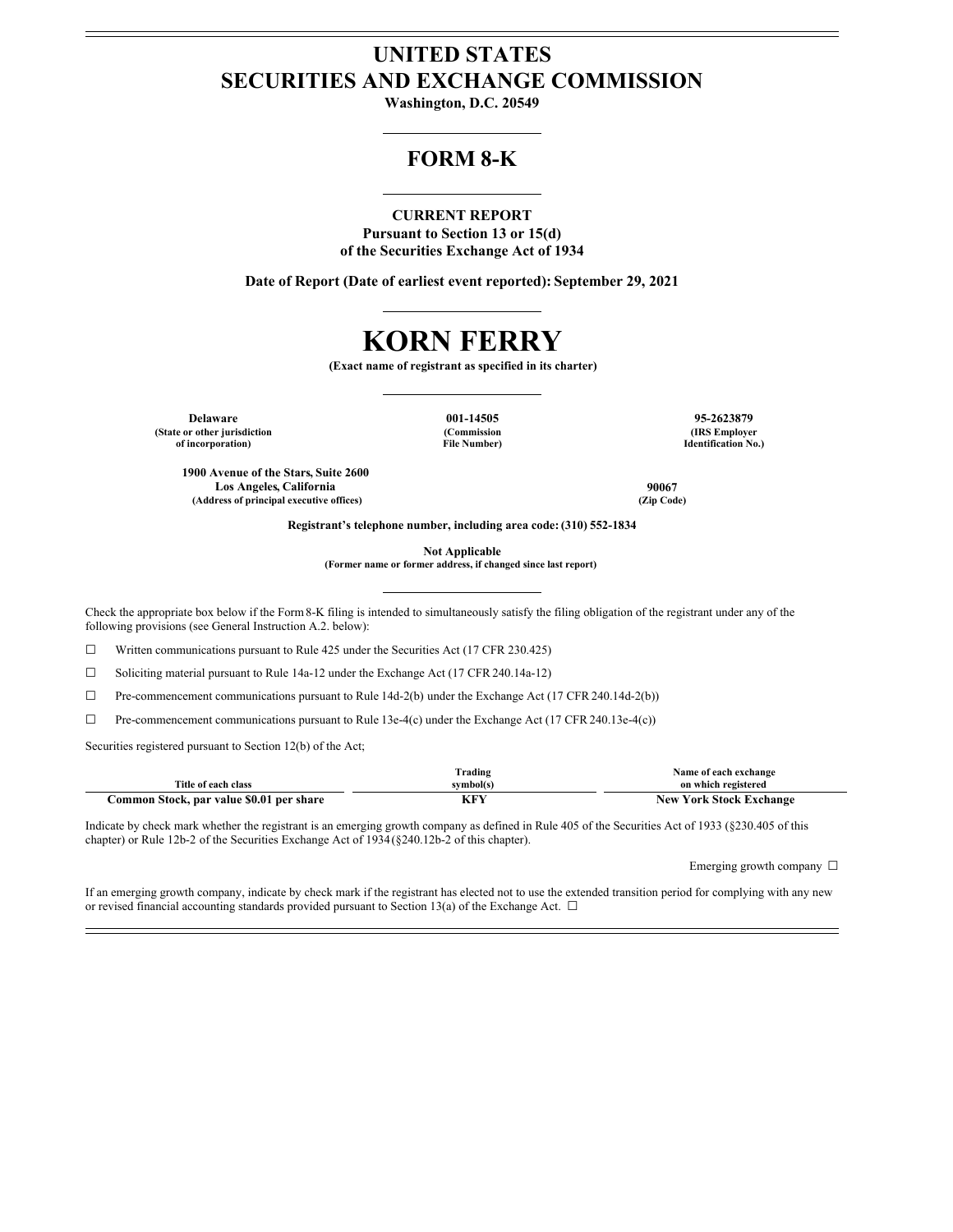### **Item 5.07 Submission of Matters to a Vote of Security Holders.**

On September 29, 2021, at the 2021 Annual Meeting of Stockholders, stockholders of Korn Ferry (the "Company") (i) elected the nine nominees named in the Proxy Statement to serve as directors until the Company's 2022 Annual Meeting of Stockholders and until their successors have been duly elected and qualified, subject to their earlier death, resignation or removal, (ii) did not approve a non-binding advisory resolution approving the Company's executive compensation, and (iii) ratified the appointment of Ernst & Young LLP as the Company's independent registered public accounting firm for the Company's 2022 fiscal year. To the extent applicable, set forth below are the number of votes cast for, against or withheld, as well as the number of abstentions and broker non-votes, with respect to each such matter.

(1) Election of the nine nominees named in the Proxy Statement to serve on the Board until the 2022 Annual Meeting of Stockholders.

| Nominee           | For          | <b>Against</b> | <b>Abstain</b> | <b>Broker Non-Votes</b> |
|-------------------|--------------|----------------|----------------|-------------------------|
| Doyle N. Beneby   | 48.990.635   | 971.532        | 27.923         | 1.961.927               |
| Laura M. Bishop   | 49,943,515   | 19,693         | 26,882         | 1,961,927               |
| Gary D. Burnison  | 49,786,571   | 186,732        | 16.787         | 1,961,927               |
| Christina A. Gold | 49.941.751   | 20.741         | 27,598         | 1,961,927               |
| Jerry P. Leamon   | 39, 769, 771 | 10,198,084     | 22,235         | 1,961,927               |
| Angel R. Martinez | 49,780,751   | 182,398        | 26,941         | 1,961,927               |
| Debra J. Perry    | 48,655,820   | 1,307,795      | 26,475         | 1,961,927               |
| Lori J. Robinson  | 49,048,578   | 913.694        | 27,818         | 1,961,927               |
| George T. Shaheen | 48.351.505   | 1.596.810      | 41,775         | 1.961.927               |

(2) Non-binding advisory resolution to approve the Company's executive compensation.

Γ

| For    | <i>Againsi</i>                        | 4bstain    | Non-Votes<br>Broker<br>.                 |
|--------|---------------------------------------|------------|------------------------------------------|
| $\sim$ | $\sim$ $\sim$<br>$\sim$ $\sim$ $\sim$ | --<br>____ | $\Omega$<br>06<br><b>Service Service</b> |

(3) Ratification of the appointment of Ernst & Young LLP as the Company's independent registered public accounting firm for the Company's 2022 fiscal year.

| *01                                   | <i><b>Against</b></i> | Abstain                   | Non-Votes<br>Broker |
|---------------------------------------|-----------------------|---------------------------|---------------------|
| $\sqrt{2}$<br>$\epsilon$<br>38X<br>יי | $-10$<br><b>T.J.</b>  | 200<br>$\Lambda$ Q<br>. c | 1.1111              |